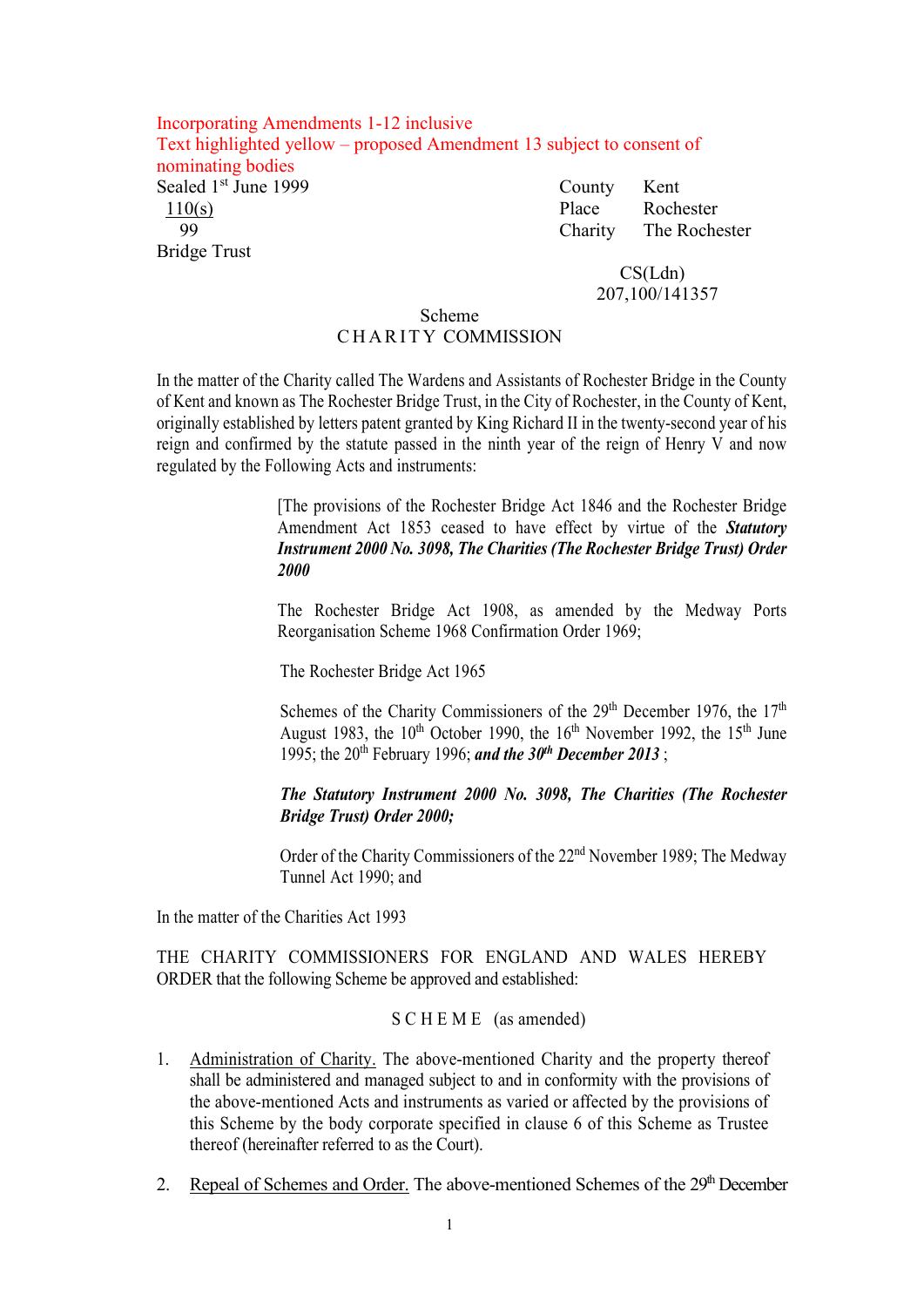1976, the  $17<sup>th</sup>$  August 1983, the  $10<sup>th</sup>$  October 1990, the  $16<sup>th</sup>$  November 1992, the  $15<sup>th</sup>$  June 1995 and the  $20<sup>th</sup>$  February 1996 and the above-mentioned Order of the  $22<sup>nd</sup>$ November 1989 are hereby repealed.

- 3. Variation of Act. The Rochester Bridge Act 1908 as amended as above-mentioned shall have effect henceforth as if -
	- (1) the provisions of section 5 and sections 7 to 16 inclusive thereof, and
	- (2) in section 6 thereof, the words "and with power to acquire hold demise and dispose of lands without any licence in mortmain Provided that every demise or lease made or granted by the Court shall be made or granted subject to the provisions of section 30 of The Rochester Bridge Act 1846"

were deleted.

#### OBJECTS AND POWERS

- 4. Objects. The objects of the Charity are, in order of priority:
	- (1) The maintenance and improvement of the bridges (hereinafter referred to as Rochester Bridge) and the approaches thereto belonging to the Charity and of the banks and channel of the River Medway so far as the conditions thereof may affect the maintenance of Rochester Bridge *[Amendment 6 - Charity Commission Scheme 2013 858/13124]*.
	- (2) The promotion of the following purposes connected with the River Medway by means of contributions to:

(a) the execution and maintenance of works (including the approaches thereto, whether or not belonging to the Charity) tending to facilitate passage over, under or across the River Medway; and/or

(b) the execution of works for the maintenance of the banks and channels of the River Medway so far as the condition thereof may affect passage over, under or across the River Medway;

- (3) The promotion of such other charitable purposes as may from time to time be determined in the United Kingdom and primarily in the County of Kent.
- 5. Powers. In furtherance of the above objects, but not otherwise, the Court shall have the following powers:
	- (1) Subject to such consents as may be required by law, to sell, exchange, let or otherwise dispose of all or any part of the property of the Charity. *[Amendment 1]*
	- (2) To purchase, take on lease or in exchange, hire or otherwise acquire any property, rights and privileges, *including the acquisition of freehold or leasehold land or property as an investment [Amendment 3]*
	- (3) To construct, maintain, improve, alter or rebuild any buildings or structures.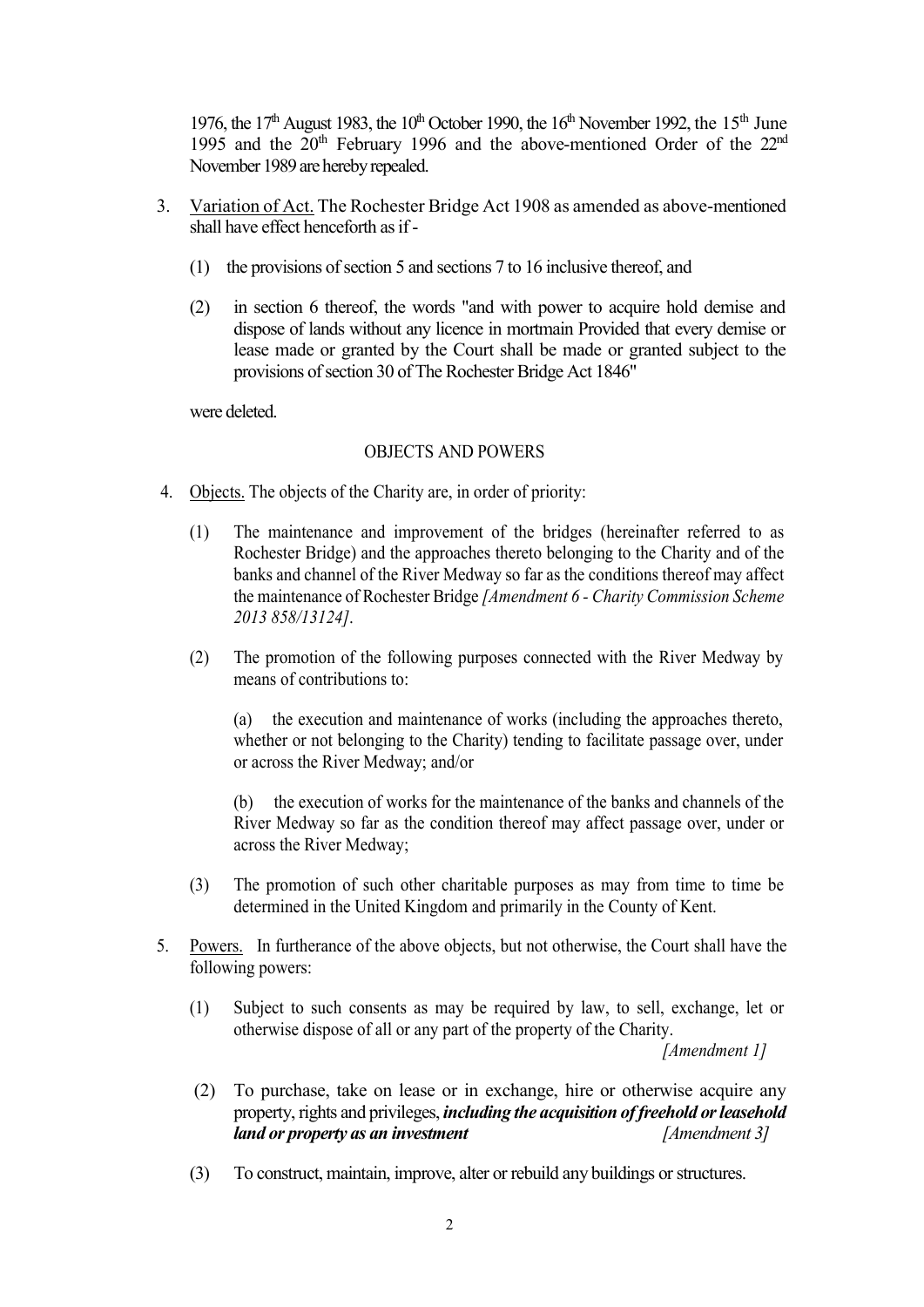- (4) Subject to such consents as may be required by law, to borrow or raise money on such terms and on such security as may be thought fit.
- (5) To raise funds and invite and receive contributions: Provided that in raising funds the Court shall not undertake any permanent trading activities and shall conform with any relevant requirements of the law.
- (6) To establish or support any charitable trusts or institutions formed for all or any of the objects of the Charity.
- (7) To co-operate and enter into arrangements with other charities, government departments, statutory bodies and other institutions (whether charitable or not) operating in furtherance of all or any of the objects of the Charity and to exchange information and advice with them.
- (8) To collect and disseminate information on matters relating to management and administration of the Charity and its objects.
- (9) To employ a Clerk and a Treasurer (to be known respectively as the "Bridge Clerk *(Chief Executive)*" and the "*Chief Finance Officer*") and such other officers and staff (not being Members of the Court) as are necessary for the sound administration and management of the Charity at such reasonable and proper remuneration and upon such reasonable and proper terms as the Court thinks fit and to pay reasonable and proper annual sums or premiums for or towards the provision of pensions for staff and their dependants. *[Amendment 5]*
- (10) To insure and arrange insurance cover for and to indemnify its staff and voluntary workers from and against all such risks incurred in the performance of their duties as may be thought fit and to insure the property of the Charity against any foreseeable risk and to take out other insurance policies to protect the Charity when required.
- (11) To invest the property of the Charity not immediately required for use for the purposes of the Charity in accordance with the provisions contained in the Schedule *and Trustee Act 2000*.
- (12) To delegate any of the Court's powers, save for the power of appointing new Members of the Court under clause 10 of this Scheme, or the implementation of any of its resolutions to any committee consisting of such persons as the Court may determine *or to a Senior Officer or a professional advisor to the Trust*: Provided that -

(a) the resolution making that delegation shall specify the financial limits within which any committee *or Senior Officer or professional advisor* shall function;

(b) *(i)* the deliberations of any such committee shall be reported regularly to the Court and any resolution passed or decision taken by any such committee shall be reported forthwith to the Court and for that purpose every committee shall appoint a secretary;

*(ii) decisions taken by a Senior Officer or professional advisor under delegation shall be reported to the next Ordinary Court or relevant Committee in accordance*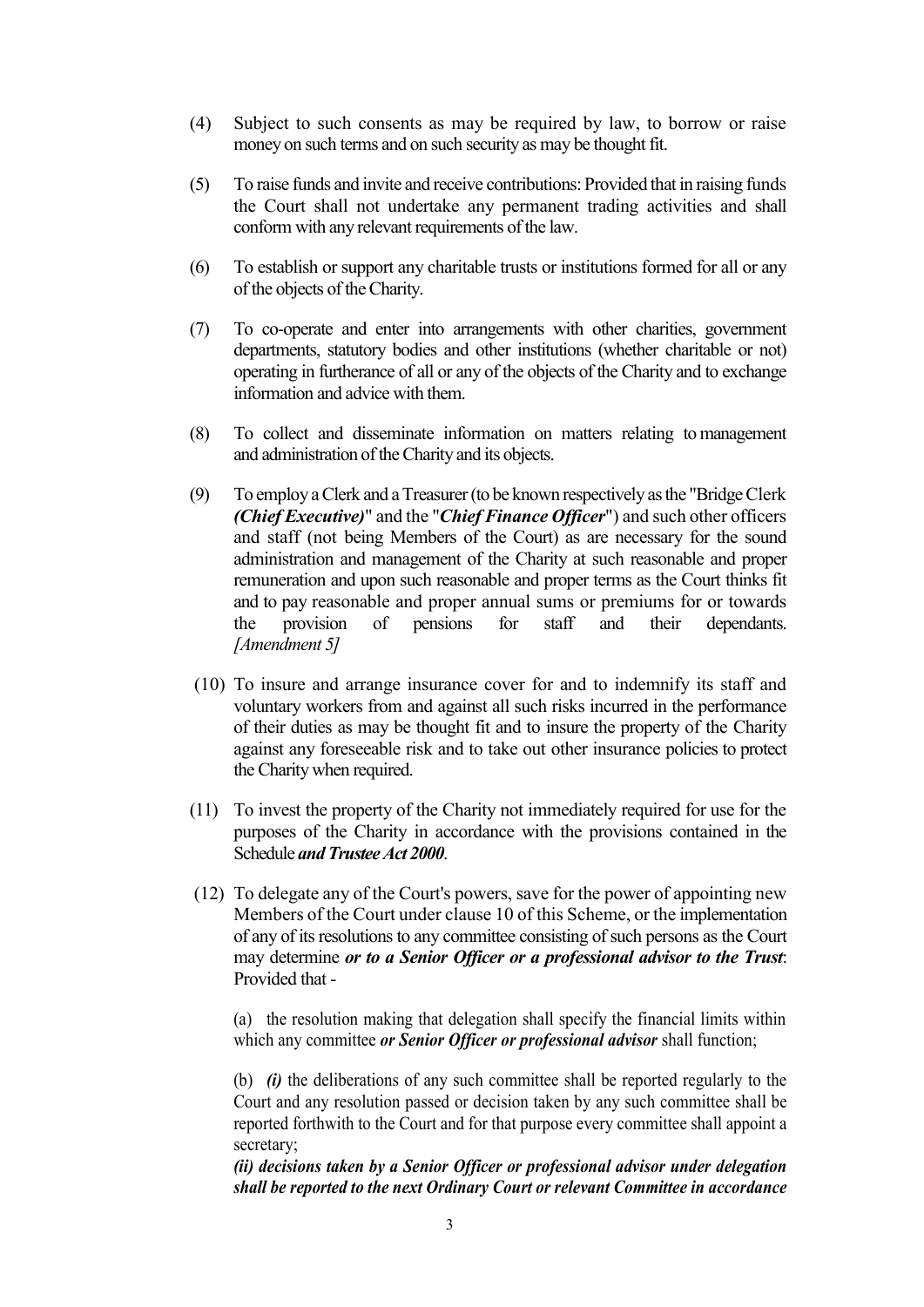*[Amendment 12]*

(c) all delegations under this sub-clause shall be revocable at any time;

(d) the Court may make such regulations and impose such terms and conditions and give such mandates to any such committee as it may from time to time determine;

(e) for the avoidance of doubt, the Court may delegate all financial matters, to any such committee and may empower such committee to resolve upon the operation of any bank account according to such mandate as it shall think fit whether or not requiring a signature of any Member of the Court;

*[Amendment 3]* (f) no meeting of any such committee shall be quorate unless at least one Member of the Court shall be present and no resolution of any such committee shall be passed unless the Member or Members of the Court present (or a majority of them if more than two) shall vote in favour of the resolution concerned in addition to a majority of the committee as a whole;

(g) the meetings and proceedings of any of such committee shall be governed mutatis mutandis by the provisions of this Scheme so far as the same are not superseded by any regulations made by the Court;

*(13) To authorize any person to exercise any or all of the following functions as their agents:*

*(1) any function consisting of carrying out a decision that the Court or a Committee has taken;*

*(2) any function relating to the investment of the charity's assets (including managing land and creating or disposing of an interest in land held as an investment).*

*Provided that there is a written policy that gives guidance on how the functions should be exercised and there is in place a written agreement under which the agent is to act. [Amendment 5]*

- (14) Within the limits prescribed by this Scheme, from time to time to make, vary and revoke rules for the administration and management of the Charity.
- (15) To do all such other lawful things as shall further attainment of the above objects.

#### THE COURT

#### 6. Continuance of body corporate as altered.

(1) From the date of this Scheme, the constitution of the body corporate constituted by section 6 of the said Rochester Bridge Act 1908 by the name of The Wardens and Assistants of Rochester Bridge in the County of Kent (in this Scheme referred to as the Court) shall be altered so that the Members thereof for the time being shall be such persons as are specified in clause 7 of this Scheme.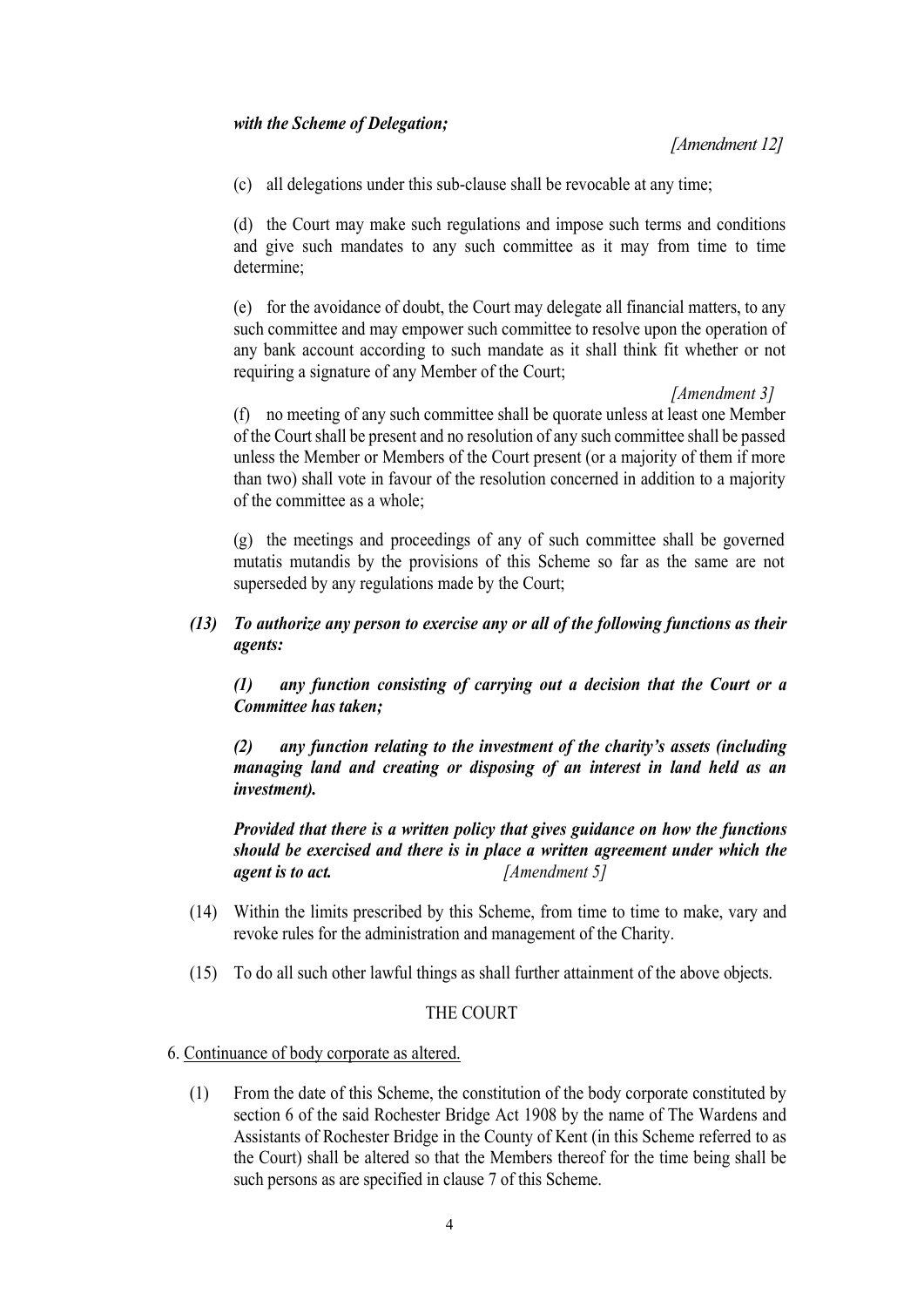- (2) All rights, powers and liabilities vested in the Court as hitherto constituted shall remain in the Court as so altered.
- (3) There shall continue to be two Wardens of the Charity who shall be appointed in accordance with the provisions of clause 15 of this Scheme.
- 7. Constitution of the Court.

The Members of the Court shall consist when complete of twelve competent persons being -

Six Nominated Members and Six Appointed Members.

- 8. Nominated Members.
	- (1) The Nominated Members shall be appointed as to:

Three by Medway Council Two by Kent County Council One by Maidstone Borough Council

- (2) Except at first as hereinafter provided and subject to the provisions hereinafter contained for casual vacancies and for determination of membership, each appointment shall be made for a term of four years at a meeting convened and held according to the ordinary practice of the appointing body. The chairman of the meeting shall cause the name of each person appointed to be notified in writing to the Court or its Clerk. The term of four years may be reduced or extended by one year at the discretion of, and by resolution of the Court, with the consent of the relevant Council, to avoid the need for appointment in an appointing Council's election year. The Court shall cause a record of such a resolution to be entered in its minute book.
- (3) A Nominated Member may but need not be a member of the appointing body.
- (4) A Nominated Member may serve a maximum of three consecutive terms, whether these be full four-year terms, or terms varied in accordance with the process in clause 8(2) above, or shorter terms if appointed as a result of a casual vacancy in accordance with clause 14(2).
- (5) Following a break in service of at least two years, a person may be appointed for one further term in addition to the three consecutive terms already served, as set out in clause 8(4) above.
- (6) For transitional purposes, there is appended in Schedule 2 a table of renewal dates for all Nominated Members as at the date of this amendment [amendment 13]. All of the Nominated Members who have already completed, or are due to complete, three terms shall have the option to take up one further term of office before the provisions in clauses  $8(4)$  and  $8(5)$ shall apply. For all new Nominated Members appointed after the date of this amendment, and Nominated Members who have not completed three terms of office and are not currently in their third term of office, the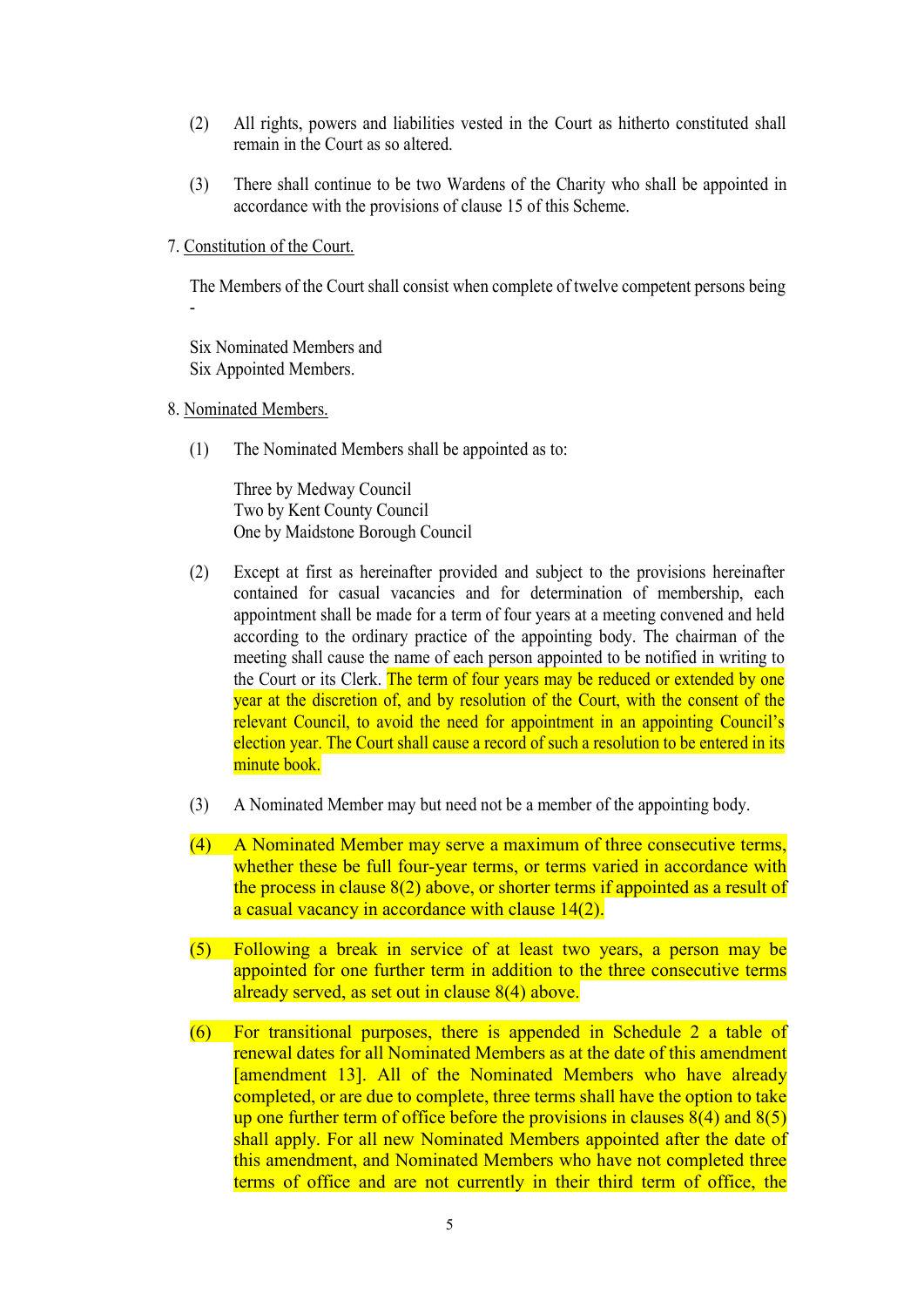#### provisions of clauses 8(4) and 8(5) shall apply immediately.

9. First Nominated Members.

The following persons shall be the first Nominated Members and, subject to the provisions hereinafter contained for determination of membership, shall hold office as if they had been appointed by the respective appointing bodies under this Scheme for the following periods respectively:

Frank Gibson OBE, of Mariners Cottage, 116 Windmill Street, Gravesend, Rodney Brian Chambers, of 6 Mansion Row, Brompton, Gillingham, Paul Evan Oldham, of 15 Hermitage Lane, Barming, Maidstone,

all in the County of Kent,

for four years from the date of this Scheme;

Allison Joan Wainman, of Placketts Hole, Bicknor, Sittingbourne, Vernon Allan Hull, of 9 King Edward Road, Rochester, Doris Vivien Wheller, of 211 Wilson Avenue, Rochester,

all in the said County of Kent,

for two years from the date of this Scheme.

#### 10. Appointed members.

(1) Except at first as hereinafter provided and subject to the provisions hereinafter contained for casual vacancies and for determination of membership, every Appointed Member shall be appointed for a term *not exceeding* five years by a resolution of the Court passed at a special meeting of the Court of which not less than 21 days' notice has been given.

*[Amendment 8]*

- (2) The Court shall take such steps as are necessary to ensure that vacancies (whether arising by casual vacancies or by determination of membership) in the number of Appointed Members are filled within a reasonable period of time.
- (3) The Court shall secure so far as possible that collectively the Members of the Court possess an appropriate spread of expertise, have regard to the objects of the Charity, the nature of its property and its activities.
- (4) An Appointed Member may serve a maximum of three consecutive terms, whether these be full five-year terms in accordance with clause  $10(1)$ above, or shorter terms if appointed as a result of a casual vacancy in accordance with clause 14(3).
- (5) Following a break in service of at least two years, a person may be appointed for one further term in addition to the three consecutive terms already served, as set out in clause 10(4) above.
- (6) For transitional purposes, there is appended in Schedule 2 a table of renewal dates for all Appointed Members as at the date of this amendment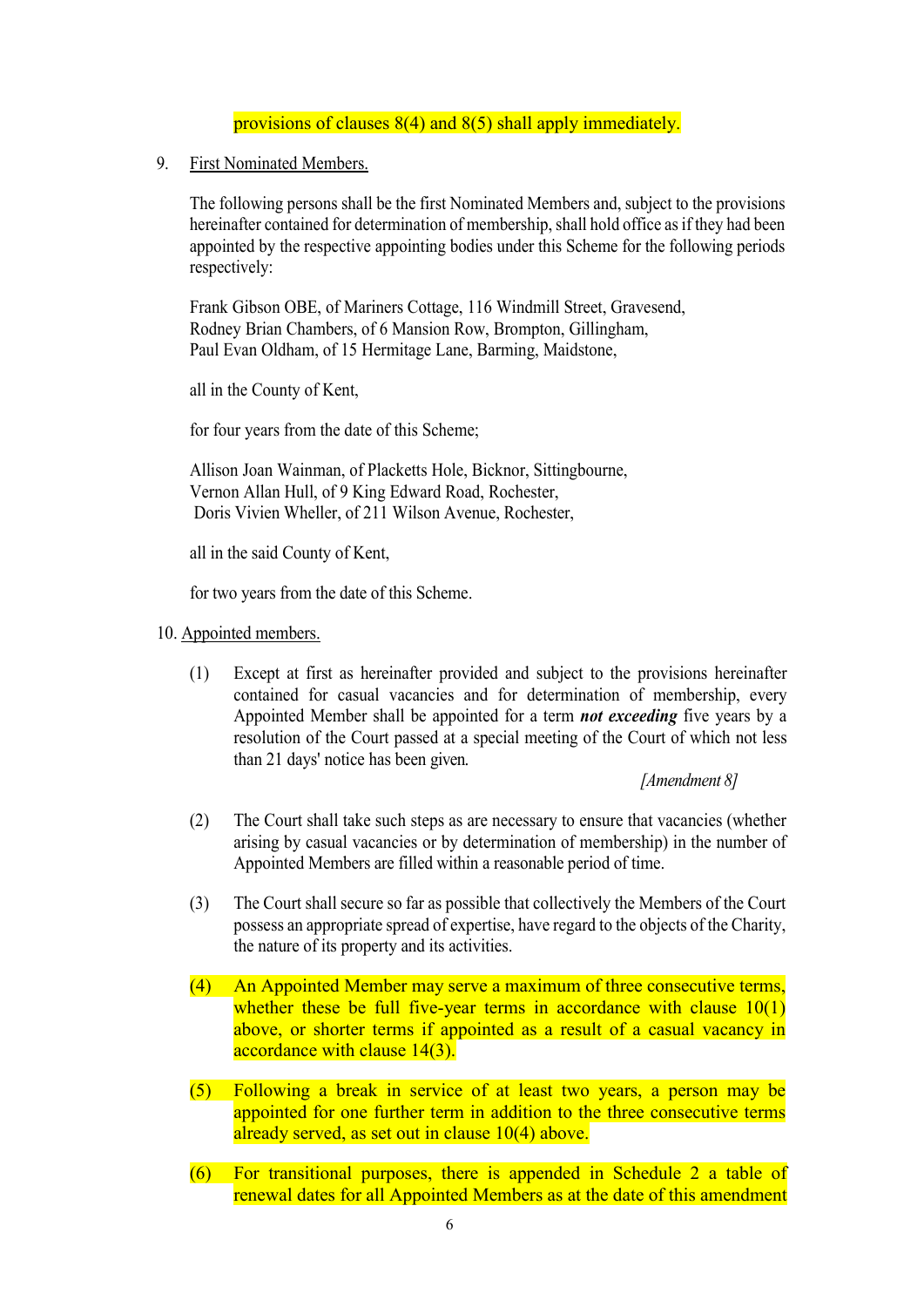[amendment 13]. All of the Appointed Members who have already completed, or are due to complete, three terms shall have the option to take up one further term of office before the provisions in clauses 10(4) and 10(5) shall apply. For all new Appointed Members appointed after the date of this amendment, and Appointed Members who have not completed three terms of office and are not currently in their third term of office, the provisions of clauses 10(4) and 10(5) shall apply immediately.

#### 11. First appointed members.

The following persons shall be the first Appointed Members and subject to the provisions hereinafter contained for determination of membership shall hold office as if they had been appointed by resolution of the Court under this Scheme for the following periods respectively:

John Christopher Shaw, of 79 Downsview, Chatham, Paul Edward James Harriott, of 26 Twydall Lane, Gillingham, John Anthony McBride, of 144 Third Avenue, Gillingham,

all in the County of Kent,

all for five years from the date of this Scheme;

Anne Frances Helen Logan, of 5 Maryland Drive, Barming, Maidstone, John Alexander Spence, of Hunters Moon, 175 Fairview Avenue, Gillingham, Richard George Thornby, of 62 Bramley Avenue, Faversham,

all in the said County of Kent,

all for three years from the date of this Scheme.

#### 12. Declaration by members.

No person shall be entitled to act as a Member of the Court whether on a first or subsequent entry into office until after signing in the minute book of the Court a declaration of acceptance and willingness to act in the trusts of the Charity.

#### 13. Determination of membership.

A Member of the Court shall cease to hold office if he

- (1) Is disqualified from acting as a trustee by virtue of section 72 of the Charities Act 1993; or
- (2) Becomes incapable (in the opinion of the Members) by reason of illness, injury or mental disorder of managing his own affairs; or
- (3) Is absent without permission of the Members from all their meetings held within a period of *six* months and the Members resolve that his office be vacated: Provided that a Member faced with removal shall have the right to be heard by the other Members before a vote is taken; or
- (4) Gives the Court not less than one month's notice in writing of his intention to resign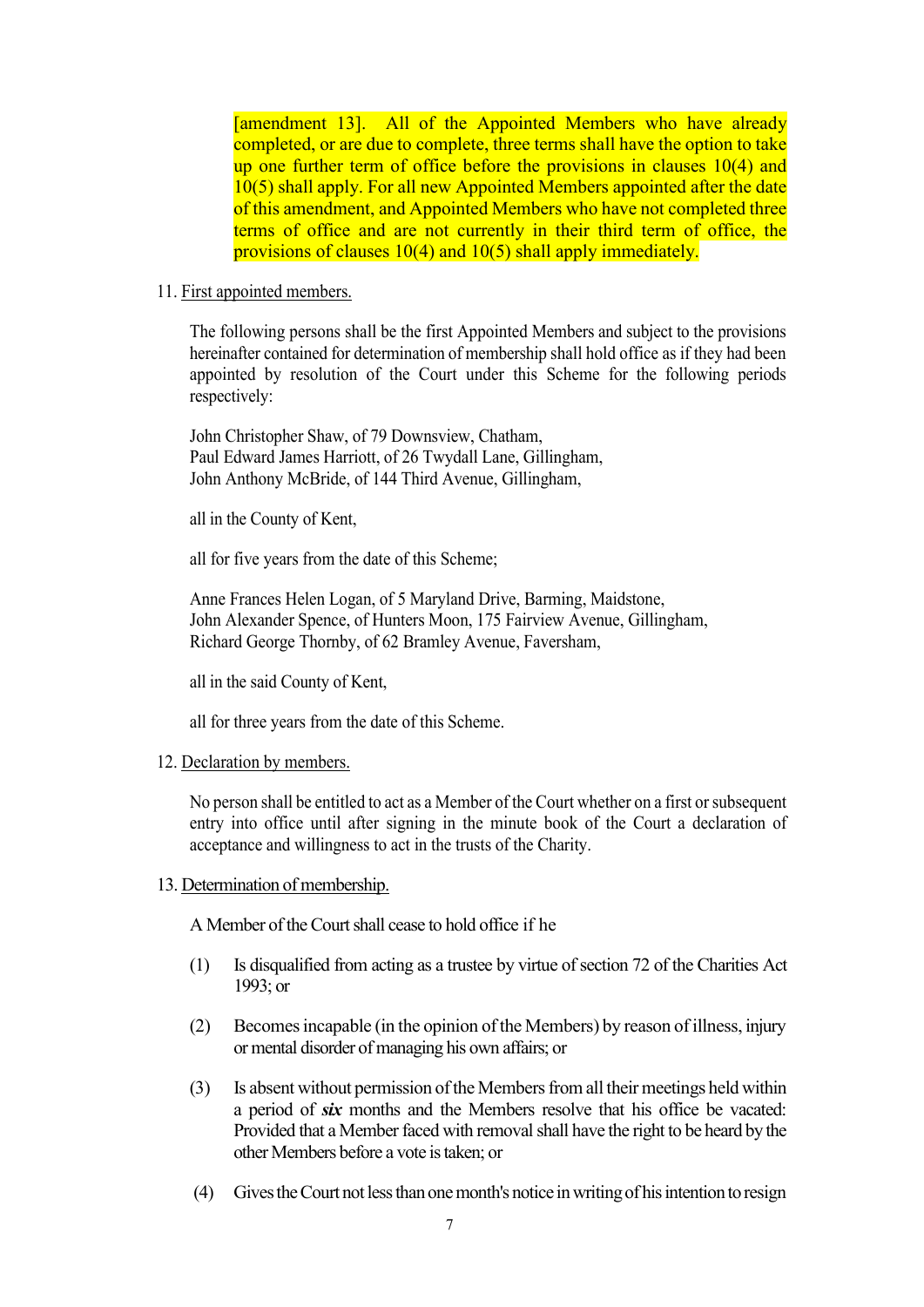(but only if at least three Members of the Court shall remain in office when the notice of resignation is to take effect). *[Amendment 5]*

- 14. Vacancies.
	- (1) Upon the occurrence of a vacancy, the Court shall cause a note thereof to be entered in its minute book at its next meeting and, in the case of a vacancy in the office of Nominated Members, shall cause notice thereof to be given as soon as possible to the relevant appointing body. Subject to clauses  $8(4)$  to  $8(5)$  and clauses  $10(4)$  to  $10(5)$ , any competent Member may be re-appointed: Provided that no Member of the Court shall be entitled to vote in favour of his own re-appointment.
	- (2) A casual vacancy in the office of Nominated Member may be filled by appointment in accordance with clause 8 of this Scheme. Such appointment shall take effect from the date of the special meeting of the appointing body at which it was made and, subject to the provisions hereinbefore contained for determination of membership, shall be for a term consisting of the unexpired part of the term of office of the Member in whose place he is appointed.
	- (3) A casual vacancy in the office of Appointed Member may be filled by appointment in accordance with clause 10 of this Scheme. Such appointment shall take effect from the date of the special meeting of the Court at which it was made and, subject to the provisions hereinbefore contained for determination of membership, shall be for a term consisting of the unexpired part of the term of office of the Member in whose place he is appointed.
- 15. Wardens and Assistants.
	- (1) The Court shall appoint two of their number to be Wardens, to be styled respectively Senior Warden and Junior Warden.
	- (2) Except at first as hereinafter provided and subject to the provisions hereinbefore contained for determination of membership and hereinafter contained for casual vacancies, the Wardens shall be appointed to hold office for a term of two years by a resolution of the Court passed at a special meeting of the Court of which not less than 21 days' notice has been given: Provided that no Member of the Court shall be entitled to vote in favour of his own appointment.
	- (3) Upon the occurrence of a vacancy, the Court shall cause a note thereof to be entered in its minute book. Any competent Member of the Court may be re-appointed to the office of Warden: Provided that no Member of the Court shall be entitled to vote in favour of his own re-appointment.
	- (4) The provisions of clause 14(3) of this Scheme apply mutatis mutandis to the filling of casual vacancies in the office of Warden.
	- (5) The other Members of the Court shall continue to be styled Assistants.
- 16. First Wardens.

The following persons shall be the first Wardens and shall hold office as if they had been appointed by resolution of the Court under this Scheme for the following periods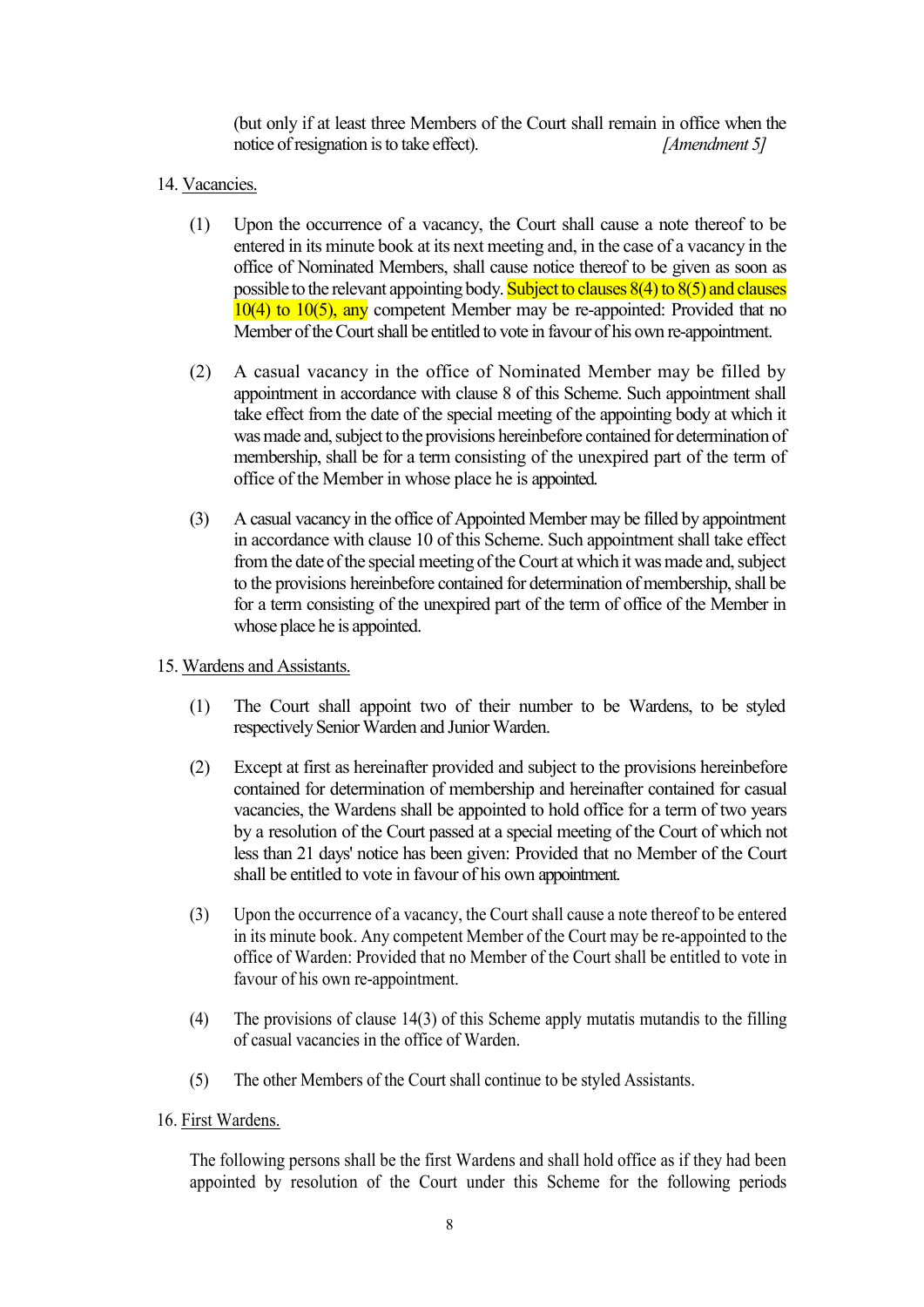respectively:

Senior Warden: Paul Evan Oldham, of for two years from the date of this Scheme;

Junior Warden: Allison Joan Wainman, of for two years from the date of this Scheme.

#### MEETINGS AND PROCEEDINGS OF COURT

#### 17. Ordinary meetings.

- (1) The Court shall hold at least *three* ordinary meetings in each year. [*Amendment 11*]
- (2) The first ordinary meeting of the Court under this Scheme shall be called by the Senior Warden or if no meeting has been called within three months after the date of this Scheme, by any two Members of the Court.
- (3) Subsequent ordinary meetings shall be arranged by the Members of the Court at their meetings or may be called at any time by *a* Warden or any two Members of the Court upon not less than ten days' notice being given to the Members of the Court. [*Amendment 12]*

#### 18. Special Meetings.

A special meeting of the Court may be called at any time by *a* Warden or any two Members of the Court upon not less than four days' notice being given to the Members of the Court of the matters to be discussed but if the matters include the appointment of an Appointed Member or a Warden, then upon not less than 21 days' notice being so given. A special meeting may be called to take place immediately before or after an ordinary meeting. [*Amendment 7*]

#### 19. Form of Meetings.

(1) A meeting of the Court may consist of a conference between Members of the Court one, some or all of whom are in different places on condition that each Member who participates is able:

(a) to hear each of the other participating Members addressing the meeting; and

(b) if he so wishes, to address all the other participating Members simultaneously,

whether directly, by conference telephone or by any other form of communications equipment or by a combination of those methods.

- (2) A quorum shall be deemed to be present if the conditions specified in sub-clause (1) of this clause are satisfied in respect of at least the number of Members of the Court required to form a quorum.
- (3) A meeting held pursuant to the provisions of this clause shall be deemed to take place at the place where the largest group of participating Members of the Court is assembled or, if no such group is readily identifiable, at the place from where the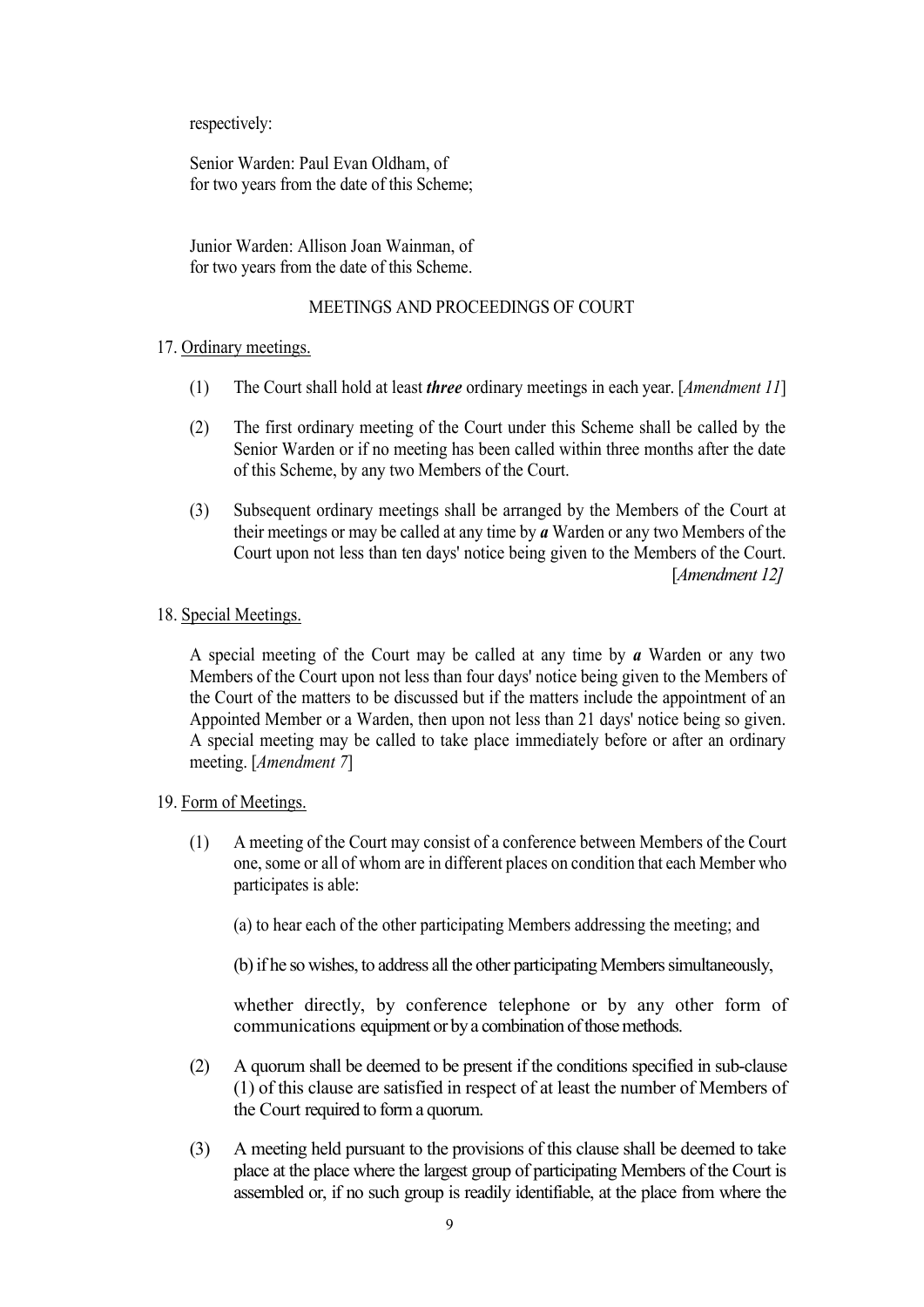chairman participates.

20. Chairman.

The Senior Warden or, in his absence, the Junior Warden shall be the chairman of *meetings of* the Court *and the meetings of any committees of which he is a member*: Provided that, if at any meeting neither is present within ten minutes after the time appointed for holding the same, the meeting shall choose one of their number to be chairman. *[Amendment 5]* 

#### 21. Quorum.

- (1) The quorum for the transaction of the business of the Court may be fixed by the Court but shall not be less than one-third of its membership for the time being or two Members, whichever is the greater.
- (2) The Court may act notwithstanding any vacancies in its membership but, if its membership is less than the quorum for the time being, the continuing Members may act for the purpose of filling vacancies.
- 22. Voting and resolutions.
	- (1) Every matter shall be determined by the majority of votes of the Members of the Court present and voting on the question *plus, in the case of any special meeting of the Court, any written votes submitted to the Bridge Clerk in advance of the meeting by any Member of the Court unable to attend the meeting.* In the case of an equality of votes, the chairman shall have a second or casting vote. [*Amendment 9]*
	- (2) A resolution in the form of a document signed all by the Members of the Court entitled to receive notice of a meeting of the Court shall be as valid and effective as if it had been passed at a meeting of the Court duly convened and held. Such a resolution may consist of several documents in the same form, each signed by one or more Members of the Court. *Every matter shall be determined by the majority of votes of the members of the Court from whom a signed Resolution is received at the Bridge Chamber by the deadline included on the draft resolution, provided that the number of signed resolutions received equals or exceeds the quorum for the transaction for the business of the Court as set out in clause 21(1).*

*[Amendment 4]*

(3) In sub-clause (2) of this clause, references to a document's being "signed" include its being approved by letter or facsimile *or email from an address registered with the Bridge Clerk as being in use only by the member concerned. [Amendment 4]*

#### 23. Validity of acts.

All acts done by a meeting of the Court shall, notwithstanding that it be afterwards discovered that there was a defect in the appointment of any Member of the Court, or that any of them were disqualified from holding office, or had vacated office, or were not entitled to vote, be as valid and effective as if every such person had been duly appointed and was qualified and had continued to be a Member of the Court and had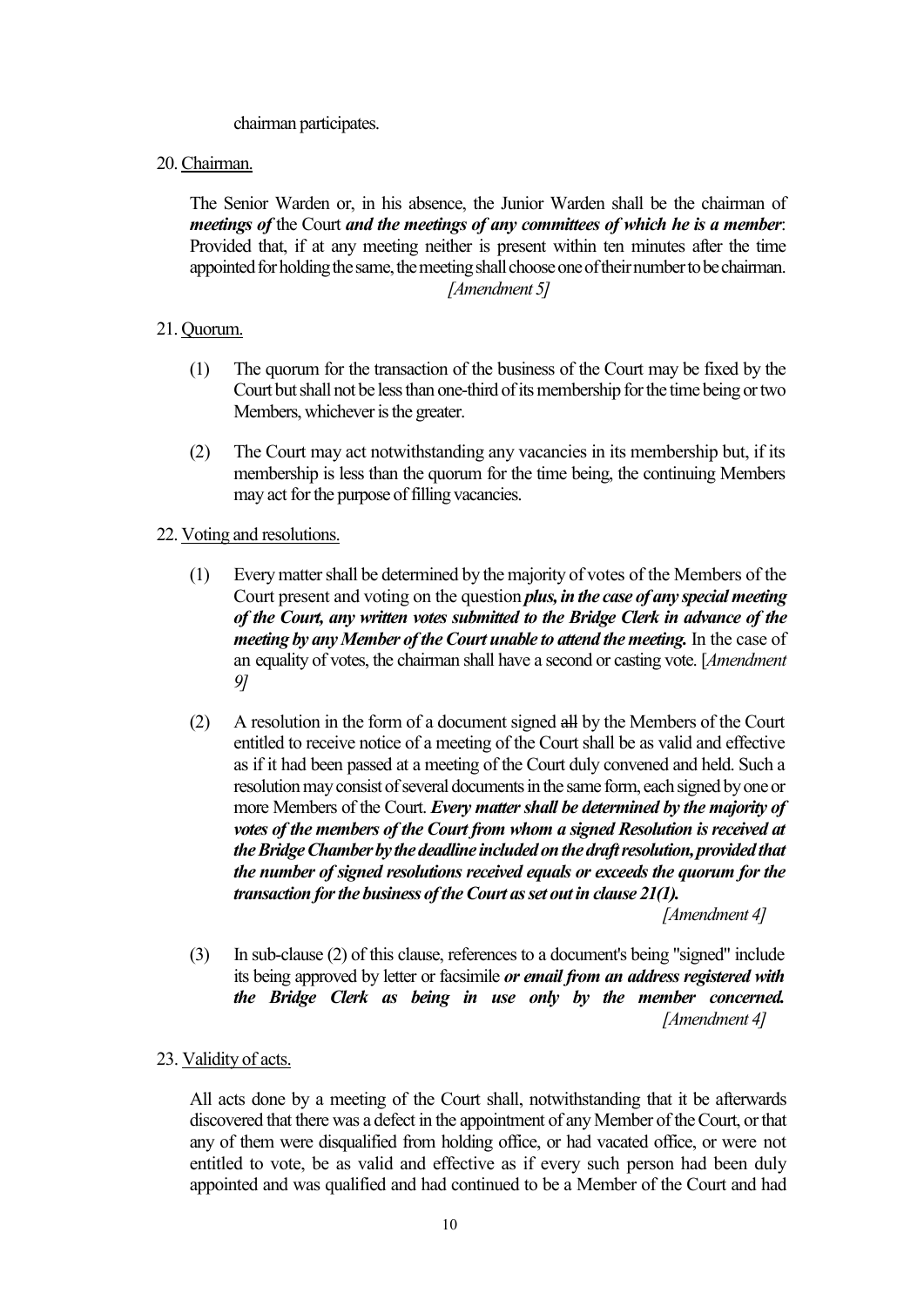been entitled to vote.

24. Minutes.

The Court shall keep minutes in books kept for the purpose of the proceedings at their meetings.

#### APPLICATION OF INCOME

#### *25. Application of Income*

#### *The Court shall apply the income and assets of the Charity in furthering the objects.*

*Clauses 26 to 30 are not used [Amendment 5]* 

#### GENERAL PROVISIONS

31. Members of the Court: indemnity. In the discharge of the Court's functions under this Scheme, no Member of the Court shall be liable for any loss to the Charity arising by reason of improper investment (so long as he shall have sought professional advice before making such investment) or for the negligence or fraud of any officer member of staff or agent employed by him (so long as reasonable supervision shall have been exercised) or by reason of any mistake or omission made in good faith by any Member of the Court or by reason of any other matter or thing other than wilful and individual fraud or wrongdoing or wrongful omission on the part of the Member who is sought to be made liable.

#### 32. Members of the Court not to be personally interested.

- (1) Subject to the provisions of the next following sub-clauses of this clause, no Member of the Court shall acquire any interest in property belonging to the Charity (otherwise than as a Member of the Court) or receive any remuneration or benefit in kind from the Charity or be interested (otherwise than as a Member of the Court) in any contract entered into by the Court *without the consent of the Charity Commission*. (*Amendment 10*)
- (2) A Member of the Court may be reimbursed any reasonable and proper expenses incurred by him in carrying out his duties including any travelling or other expenses incurred by him as a Member of the Court.
- (3) The Court may provide indemnity insurance for the Members of the Court (or any of them): Provided that any such insurance shall not extend -

(a) to any claim arising from any act or omission which the Members of the Court (or any of them) knew to be a breach of duty or breach of trust or which was committed by the Members of the Court (or any of them) in reckless disregard of whether it was a breach of duty or breach of trust, and

(b) to the costs of an unsuccessful defence to a criminal prosecution brought against the Members of the Court (or any of them) in their capacity as Members of the Court.

33. Receipts. The receipt purporting to be signed by the treasurer or other proper officer of any charity or other organisation shall be a good discharge to the Court for all money or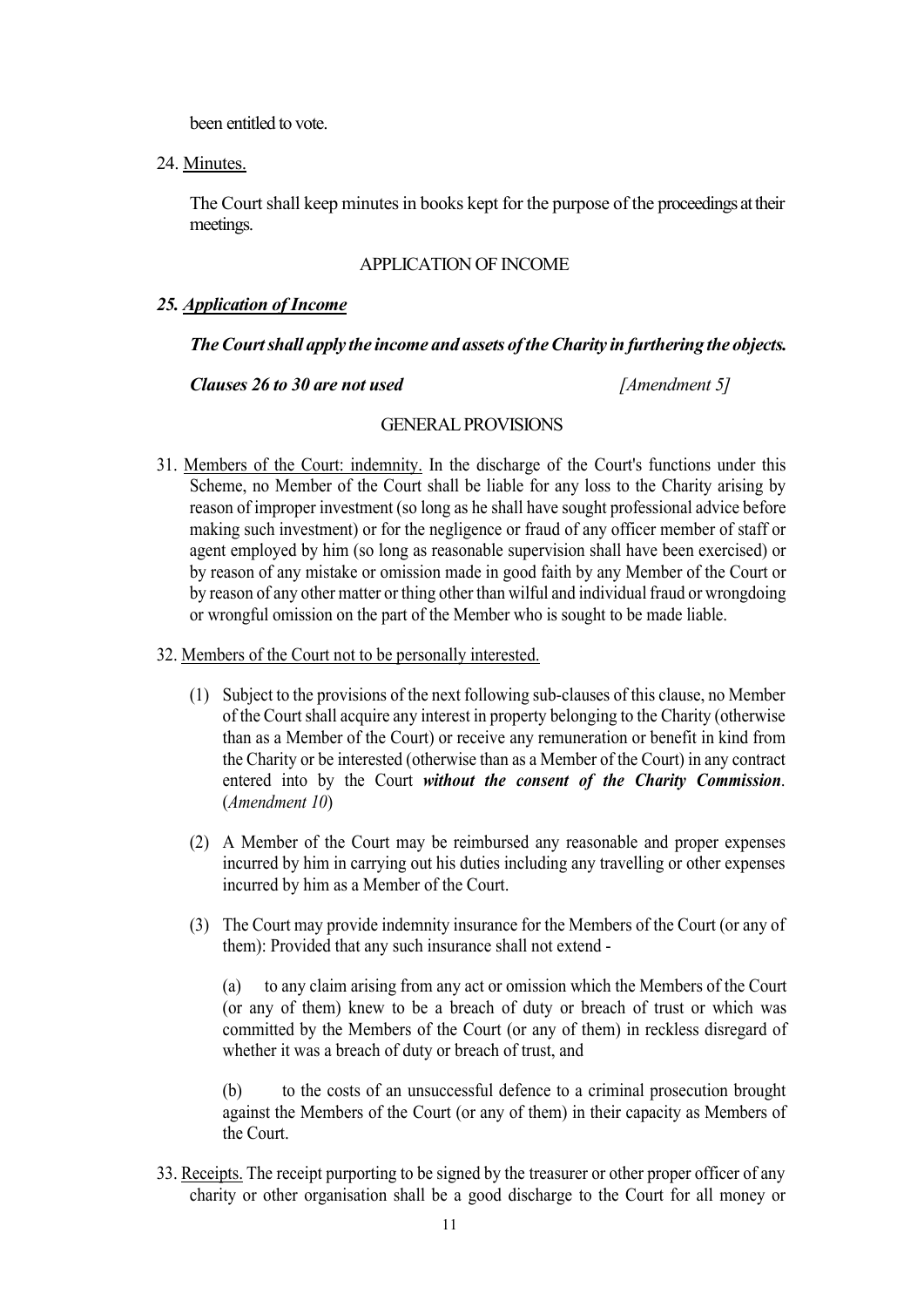investments paid or transferred to such charity or organisation under this Scheme.

- 34. Banking.
	- (1) The Court shall maintain such bank accounts for and in the name of the Charity as the Court thinks fit and every sum received on account of the Charity shall be paid to the credit of such accounts.
	- (2) Such accounts shall be under the control of the Court which shall provide in writing for their mode of operation.
- 35. Accounts and annual report. The Court shall comply with its obligations under Part VI of the Charities Act 1993 with regard to:
	- (1) the keeping of accounting records for the Charity;
	- (2) the preparation of annual accounts for the Charity;
	- (3) the preparation of an annual report;
	- (4) where applicable, the auditing or independent examination of the statements of account of the Charity; and
	- (5) where applicable, the transmission of the statements of account and the annual report to the Commissioners.
- 36. Annual return. The Court shall, where applicable, comply with its obligations under Part VI of the Charities Act 1993 with regard to the preparation of an annual return and its transmission to the Commissioners.
- 37. The Seal.
	- (1) The Court shall provide for the safe custody of its Common Seal.
	- (2) The Common Seal shall not be affixed to any instrument except under general or specific authority granted from time to time by resolution of the Court.
	- (3) Every instrument to which the Common Seal shall be affixed shall be signed by a Member of the Court and countersigned by the Clerk or by a second Member of the Court.
- 38. Notices.
	- (1) Any notice may be served by the Clerk or other officer of the Charity on any Member of the Court either personally or by sending through the post a prepaid letter addressed to such Member at his last known address in the United Kingdom and any letter so sent shall be deemed to have been received within ten days of posting.
	- (2) A notice calling an ordinary meeting of the Court need not be in writing.
- 39. Charity not to relieve public funds. The Court shall not apply income of the Charity directly in relief of rates, taxes or other public funds but may apply income in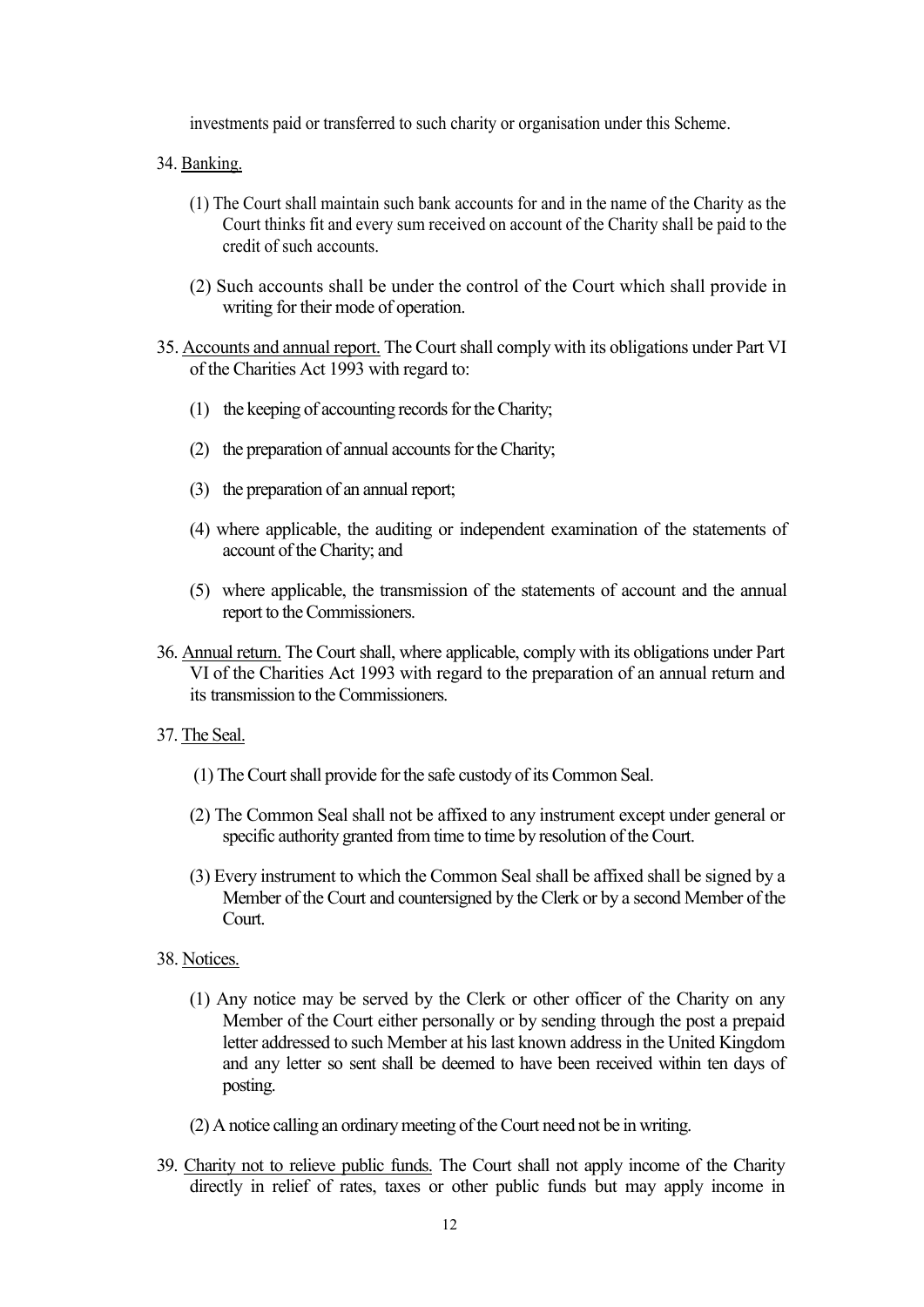supplementing relief or other assistance provided out of public funds.

40. Questions under Scheme. Any question as to the construction of this Scheme or as to the regularity or the validity of any acts done or about to be done under this Scheme shall be determined by the Commissioners upon such application made to them for the purpose as they think sufficient.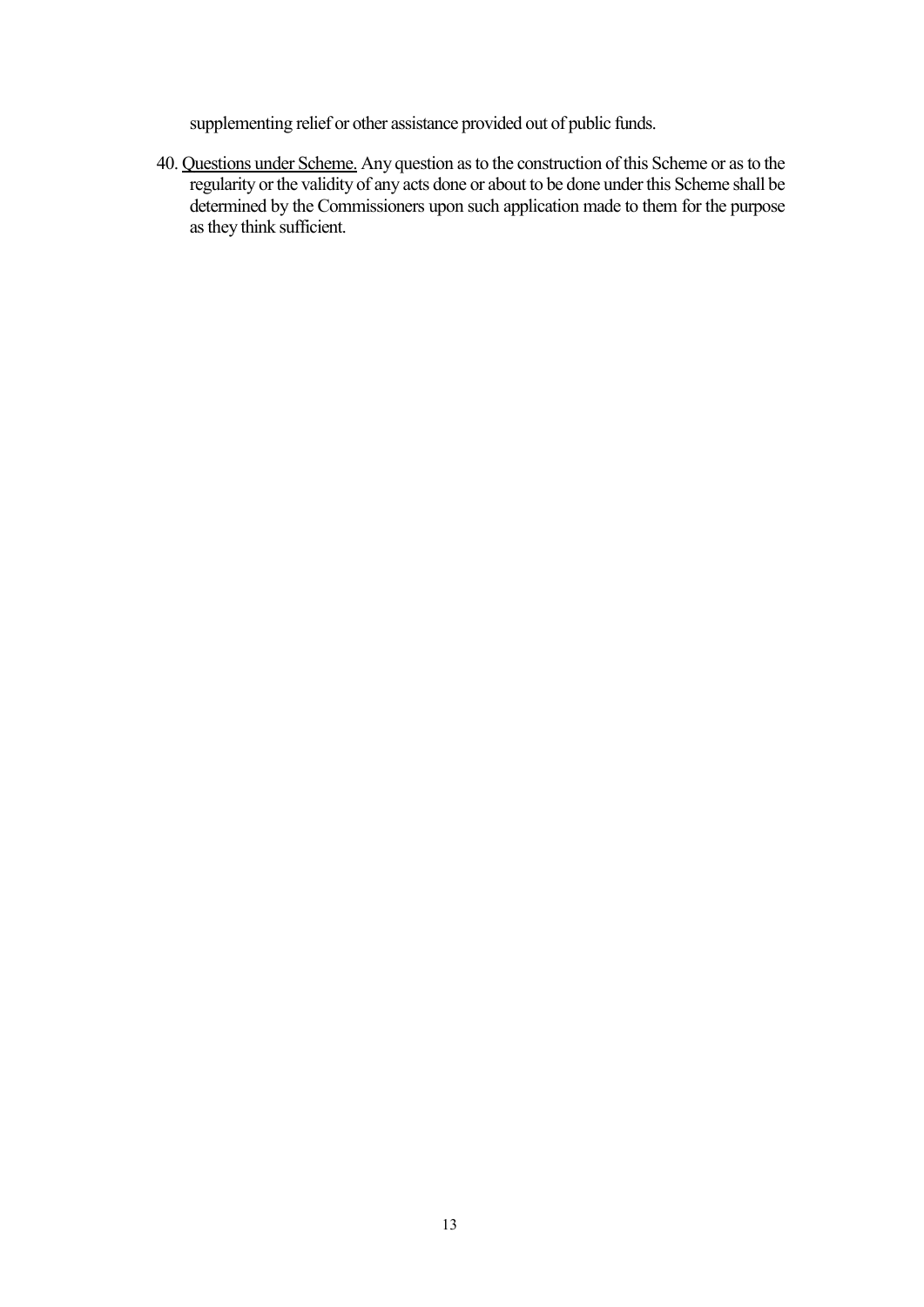#### SCHEDULE 1

(The Schedule has been replaced by the provisions of the Trustee Act 2000)

#### POWERS OF INVESTMENT

#### 1. Investment.

- (1) Any property of the Charity for the time being available for investment shall be invested under the control of the Court in accordance with the provisions of the Trustee Act 2000, subject to the provisions of sub-clauses (3) and (4)
- (2) Subject to sub-paragraphs (3) and (4) of this paragraph, the Court may invest the *assets* of the Charity in or upon such investments security or property as the Court may think fit subject nonetheless to such conditions (if any) and such consents (if any) as may be imposed or required by law.*[Amendment 5]*
- (3) The Court shall at all times keep the investments of the Charity under review and may at any tune at their discretion realise, exchange or otherwise dispose of any investment or deposit or loan either to raise cash for the purposes of the Charity or for investment within the terms of this paragraph.
- (4) In the performance of its functions under this paragraph, the Court shall have regard

to:

(a) the need for diversification of investments of the Charity, insofar as is appropriate to the circumstances of the Charity;

(b) the suitability to the charity of investments of the description of investment proposed and of the investment proposed as an investment of that description.

#### 2. Investment in *assets* other than land and mortgages.

(1) Investment Adviser

The Court may appoint as Investment Adviser to the Charity on such reasonable and proper terms as to remuneration and otherwise as the Court determines a person who the Court is satisfied after inquiry is a proper and competent person to act in that capacity and who is either -

(a) a company or firm of repute being an authorised or exempted person within the meaning of the Financial Services Act 1986 otherwise than by virtue of section  $45(l)(i)$  of that Act, or

(b) an individual of repute being an authorised person within the meaning of the Financial Services Act 1986 who has not less than 15 years' experience of investment management.

#### (2) Investment advice

Except to the extent that the Court has exercised the power of delegation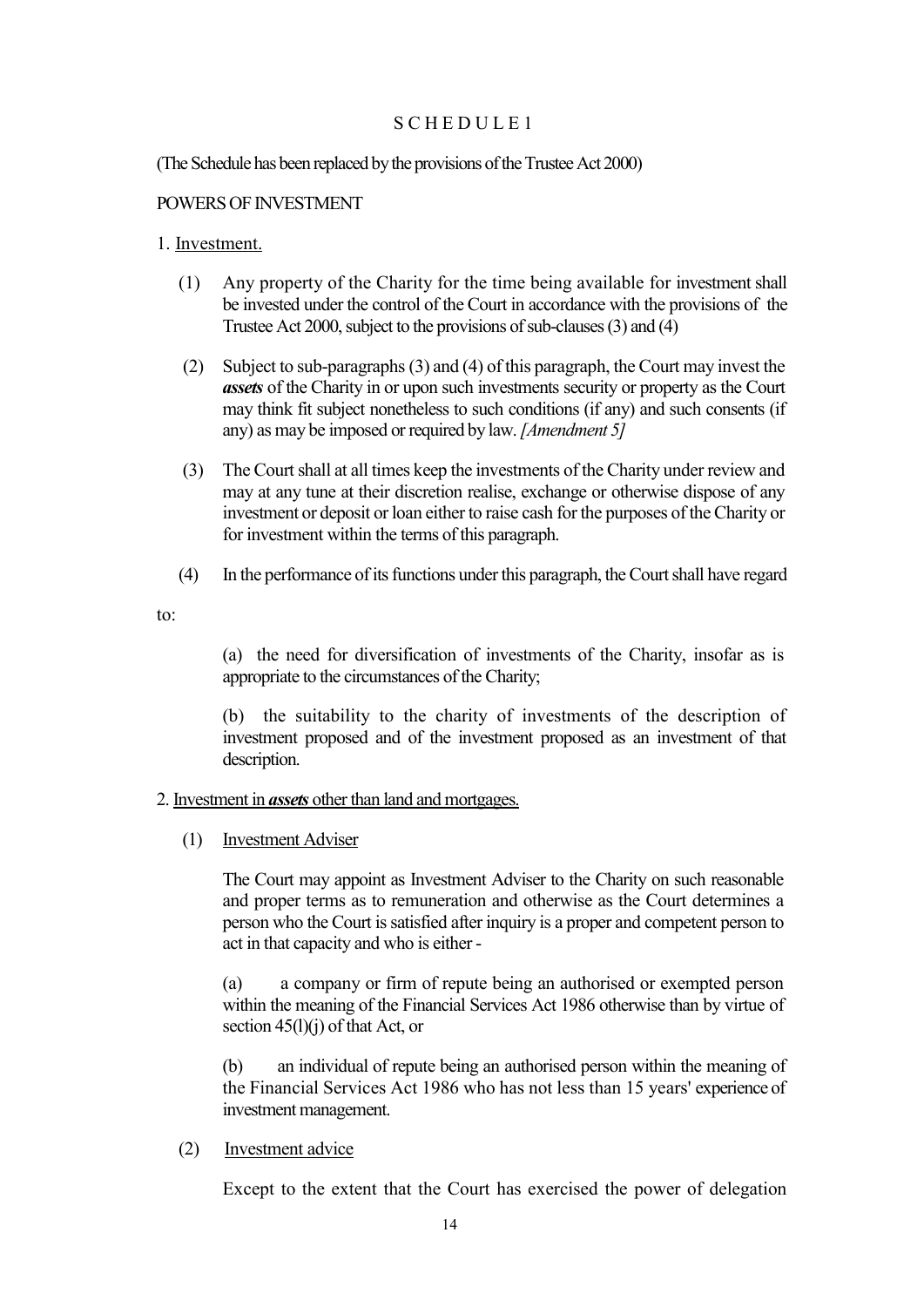conferred by paragraph 2(4) of this Schedule -

(a) the Court shall arrange that the investments of the Charity are at all times kept under review by the Investment Adviser or other person who the Court is satisfied after inquiry is a proper and competent person to act in that capacity who shall be instructed and required to undertake to inform the Court promptly of any changes in investments which appear to him to be desirable.

(b) no investment other than one which is for the time being a narrowerrange investment within the meaning of the Trustee Investments Act 1961 shall be made by the Court except on the advice of the Investment Adviser or such other proper and competent person as is mentioned in paragraph 2(2)(a) of this Schedule.

#### (3) Investment Manager

The Court may appoint as Investment Manager to the Charity a person who they are satisfied after inquiry is a proper and competent person to act in that capacity and who is otherwise qualified in accordance with paragraph 2(1) of this Schedule.

#### (4) Delegation

(a) The Court may delegate to an Investment Manager so appointed at his discretion the buying and selling of investments for the Charity on behalf of the Court in accordance with the investment policy laid down by the Court: Provided that the Court may only do so on terms consistent with the Trustee Act 2000.

(b) Where the Court makes any delegation under this paragraph it shall:-

(i) inform the Investment Manager in writing of the extent of the Charity's investment powers;

(ii) lay down a detailed investment policy for the Charity and immediately inform the Investment Manager of it;

(iii) ensure that the terms of the delegated authority are clearly set out in writing and notified to the Investment Manager;

(iv) ensure that the Court is kept informed and reviews on a regular basis the performance of its investment portfolio managed by the Investment Manager and the exercise by him of his delegated authority;

(v) take all reasonable care to ensure that the Investment Manager complies with the terms of his delegated authority;

(vi) review the appointment at such intervals not exceeding 24 months as the Court thinks fit;

(vii) pay such reasonable and proper remuneration to the Investment Manager and agree such proper terms as to notice and other matters as the Court shall determine: Provided that such remuneration may include commission fees and/or expenses earned by the Investment Manager if and only to the extent that such commission fees and/or expenses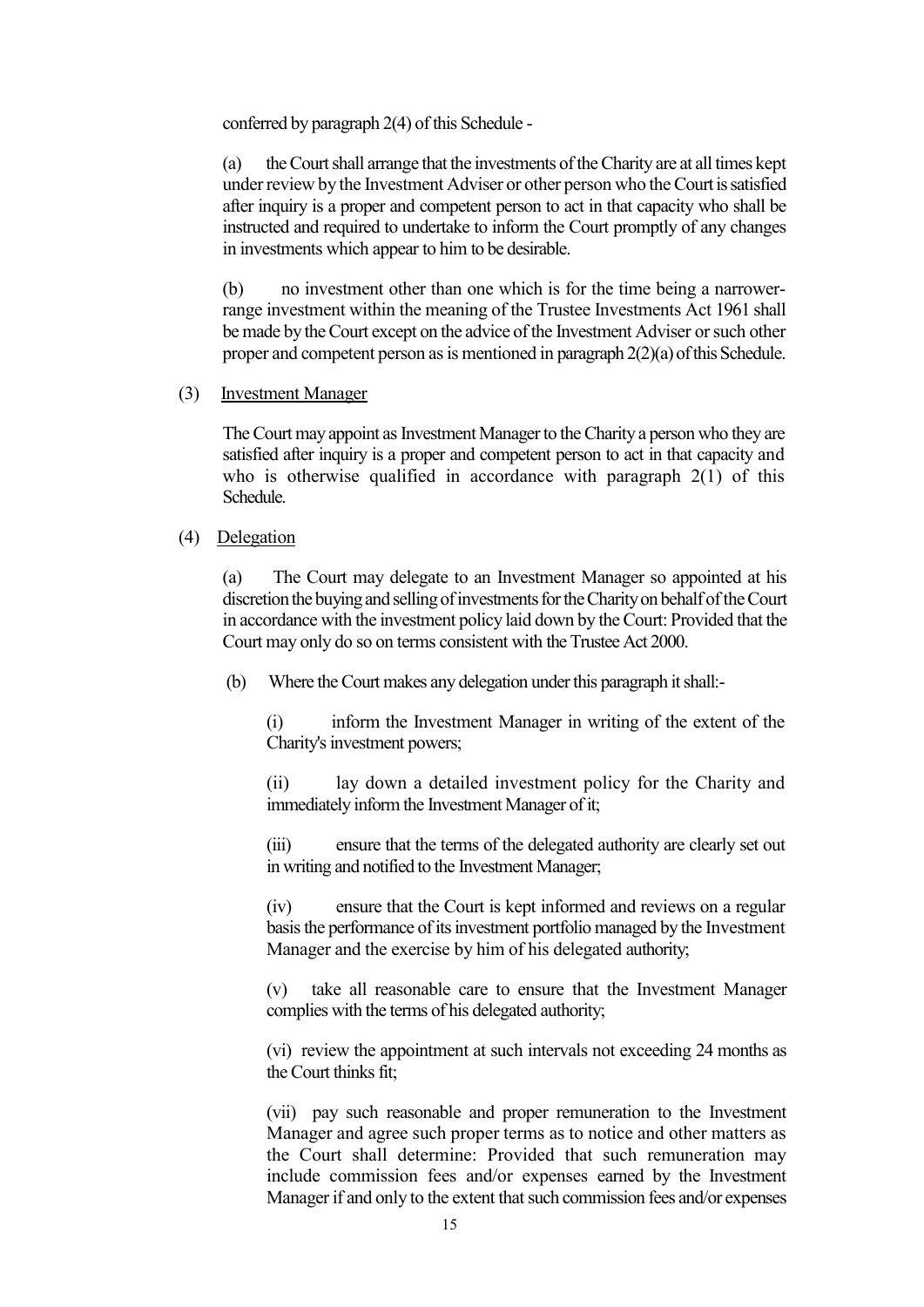are disclosed to the Court.

(c) Where the Court makes any delegation under this paragraph, it shall only do so on terms that:

(i) the Investment Manager shall comply with the terms of his delegated authority;

(ii) the Investment Manager shall not do anything which the Court does not have power to do;

(iii) the Court may with reasonable notice revoke the delegation or vary any of its terms in a way which is consistent with the provisions of this Scheme;

(iv) the Court shall give directions to the Investment Manager as to the manner in which he is to report to it all sales and purchases of investments made on its behalf.

(5) Meaning of "investment" and "investments"

In this paragraph "investment" and "investments" have the same meaning as in section 1 of the Financial Services Act 1986.

#### 3. Investment in land and mortgages.

(1) Surveyor

(a) The Court may appoint as Surveyor to the Charity on such reasonable and proper terms as to remuneration and otherwise as the Court determines a person who the Court is satisfied after inquiry is a proper and competent person to act in that capacity and who is:

(i) either a fellow or professional associate of or a company or firm having as a director or partner at least one fellow or professional associate of the Royal Institution of Chartered Surveyors or of the Incorporated Society of Valuers and Auctioneers; and

(ii) reasonably believed by the Court to have ability in and experience of the valuation and management of land of the particular kind and in the particular area in question.

#### (2) Investment Advice

(a) The Court shall arrange that the investments of the Charity under this paragraph shall at all times be kept under review by the Surveyor or other person who the Court is satisfied after inquiry is a proper and competent person to act in that capacity who shall be instructed and required to undertake to inform the Court promptly of any changes in investments which appear to him to be desirable.

(b) No investment under this paragraph shall be made by the Court except on the advice of the Surveyor or such other proper and competent person as is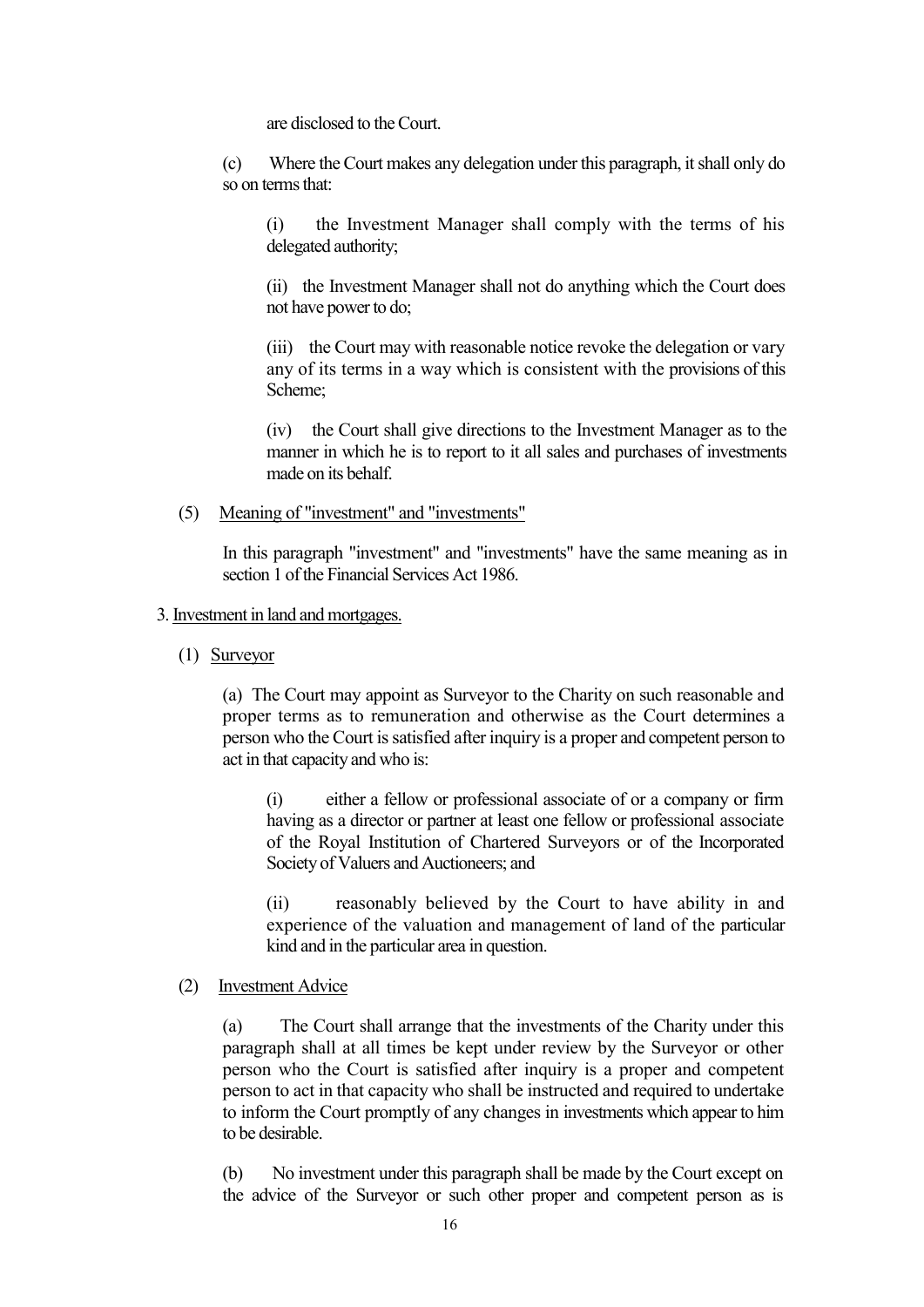mentioned in paragraph 3(2)(a) of this Schedule.

(3) Delegation

The Court may delegate revocably to the Surveyor or such other proper and competent person as is mentioned in paragraph 3(2)(a) of this Schedule the management of land acquired by the Court under this paragraph: Provided that all acts and proceedings of the Surveyor or such other person are reported promptly to the Court.

- 4. Holding of Investments. The Court may
	- (1) make such arrangements as it thinks fit for any investments of the Charity or income from those investments to be held by a corporate body as the Court's nominee; and
	- (2) pay reasonable and proper remuneration to any corporate body acting as the Court's nominee in pursuance of this paragraph.

Sealed by Order of the Commissioners this 1<sup>st</sup> day of June 1999.